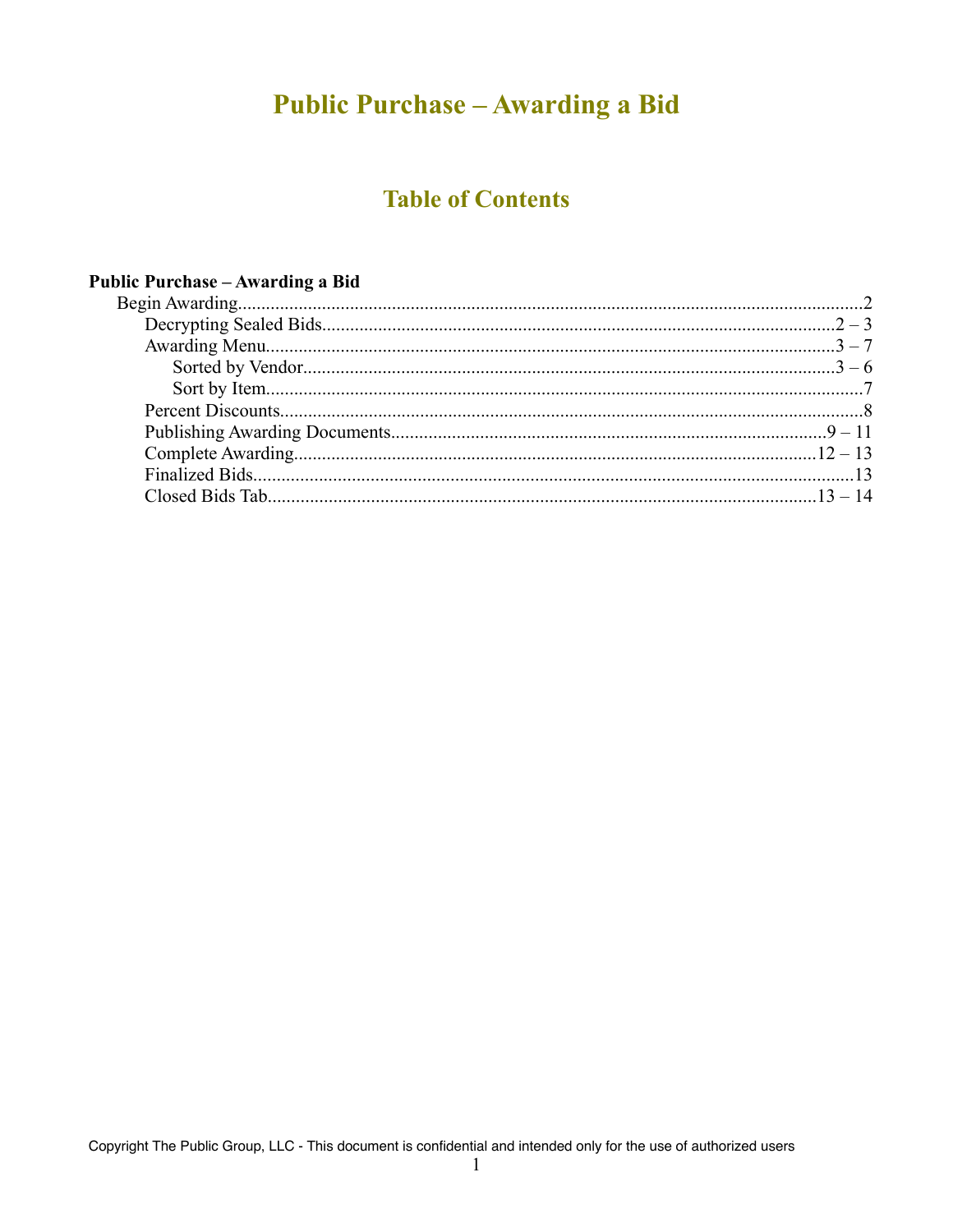## **Public Purchase – Awarding a Bid**

After the Bid or RFP has ended the Bid will move from the Active section to the Task section on the Home page. Here you will have a Golden Cup icon on the right of the bid. Click on the "Cup" to start the awarding process.

| RA #2008 / 08 -36 - Reverse Auction of School Equipment - Chairs<br>• Ready for Evaluation | <b>DEVE</b> |  |
|--------------------------------------------------------------------------------------------|-------------|--|
|                                                                                            |             |  |

If you have an icon of a "Lock pad" this means that the bid is a sealed bid and needs to be opened before you can award. Click on the "lock pad".

RFB #2008 / 08 - 37 - Classroom Equipment<br>• Bid Sealed, Awaiting Decryption

咱

You will need to enter in the password to open the sealed bid.

| This bid is currently Sealed. |                                 |  |  |  |  |  |  |  |  |
|-------------------------------|---------------------------------|--|--|--|--|--|--|--|--|
| <b>Open Vendor Responses</b>  |                                 |  |  |  |  |  |  |  |  |
| Username:                     | demo                            |  |  |  |  |  |  |  |  |
| Password:                     |                                 |  |  |  |  |  |  |  |  |
|                               |                                 |  |  |  |  |  |  |  |  |
|                               | Open Vendor Responses<br>Cancel |  |  |  |  |  |  |  |  |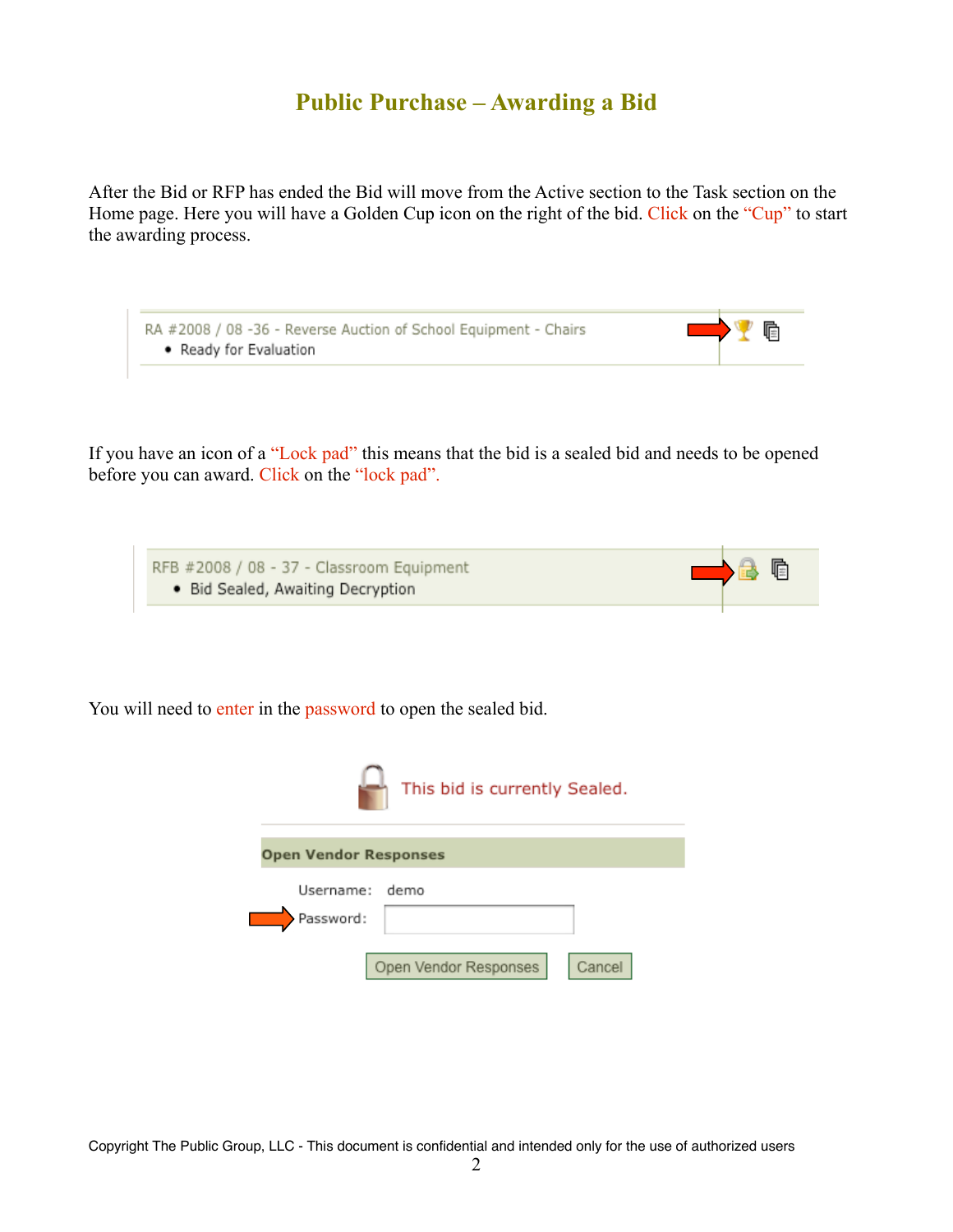A new window will open. Go to Awarding – this will take you to your awarding options. Close – will not reseal the bid, this will take you to the home page.



If you choose "Go to Awarding," you will be shown an Awarding window. By clicking on "Sorted by Vendors" you will see all the vendors that have responded to the bid, if the Bid was an electronic Response bid. If there were multiple line items you would also be able to select to view the bid by Line Item. You can also print this information in a report format by clicking on "Response Details" Report." We also have set in the system the ability to export the information via excel for tabulation. You can do this prior to award or after.

Here you will also see the Awarding Status is IN PROCESS.

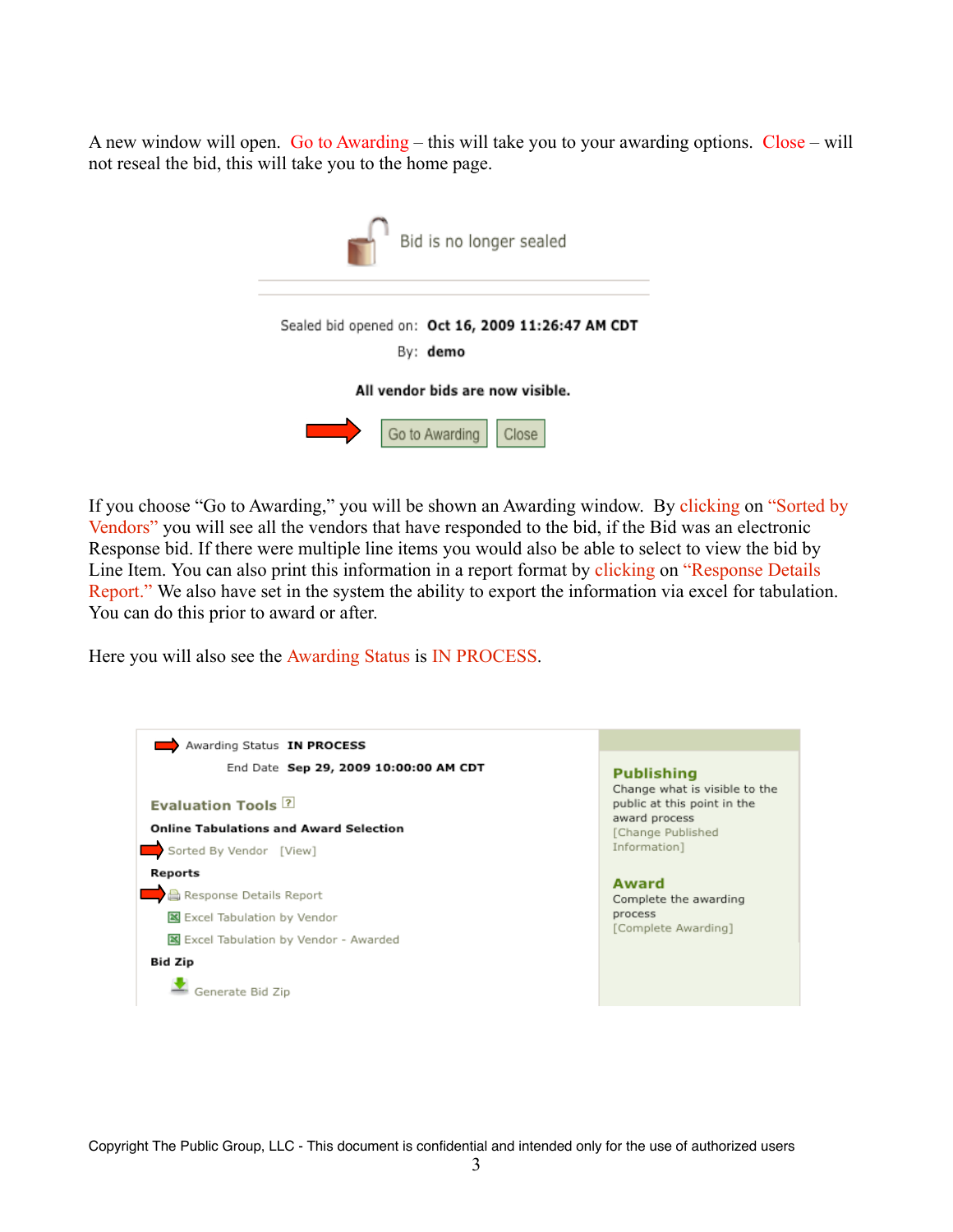Here you will be able to see the vendors' responses to the bid. You will be able to see if the vendors have complete a response, agreed to all documents and Terms and Conditions, or if there are any vendors that didn't accept or complete their response. You will also be able to see if any vendors had exceptions to the bid documents.

You will also be able to award by clicking on the box left of the vendors name.

|                                                           |                                             |                     |                              |                   |      |                    |           | ſR  | Download Excel]            |  |
|-----------------------------------------------------------|---------------------------------------------|---------------------|------------------------------|-------------------|------|--------------------|-----------|-----|----------------------------|--|
|                                                           | Award                                       |                     | Vendor                       | <b>Unit Price</b> | Qty. | <b>Total Price</b> | Gen. Info | T&C |                            |  |
|                                                           | ▿<br>View Vendors With Incomplete Responses |                     |                              |                   |      |                    |           |     |                            |  |
|                                                           | Award                                       |                     | Vendor                       | <b>Unit Price</b> | Qty. | <b>Total Price</b> | Gen. Info | T&C |                            |  |
|                                                           | $\overline{ }$                              | <b>T059</b>         | Phare Cons 19,000.00         |                   | 15   | \$285,000.00       |           | ক   | [Disqualify]               |  |
|                                                           | m                                           | Y987                | <b>Fluke Elect 18,750.00</b> |                   | 15   | \$281,250.00       |           | ✓   | [Disqualify]               |  |
|                                                           | $\Box$                                      | <b>S248</b>         | <b>Travel Com 18,800.00</b>  |                   | 15   | \$282,000.00       |           | ✔   | [Disqualify]               |  |
| ⊽<br>View Vendors Who Did Not Accept Terms And Conditions |                                             |                     |                              |                   |      |                    |           |     |                            |  |
|                                                           |                                             | <b>Bidder Alias</b> |                              |                   |      | <b>Vendor Name</b> |           |     | <b>Reason not Accepted</b> |  |
|                                                           | G214                                        |                     | <b>NEC</b>                   |                   |      |                    |           |     | w                          |  |

The check mark with a red  $\overline{X}$  will allow you to click on it, and see the reason for not accepting.



The check mark with a yellow warning on it will allow you to see that they accepted with exceptions.

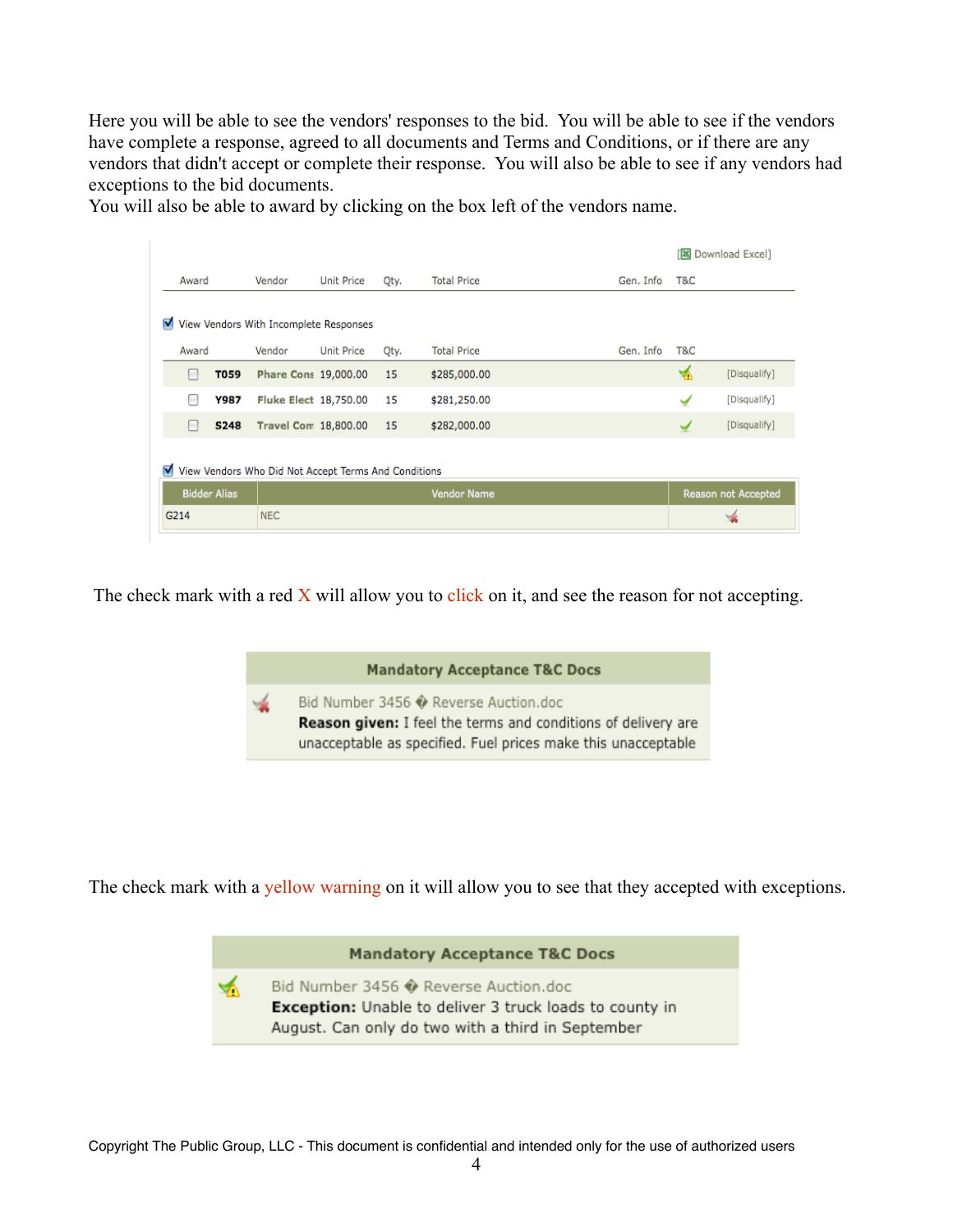You can disqualify vendors at any time by clicking on "Disqualify" on the far right hand side. This is a permission-based feature. You will also be able to reinstate the vendor at anytime if you so choose.

| Vendor<br><b>Phare Consulting Inc.</b><br><b>Fluke Electronics</b> | Unit Price<br>19,000.00 | Qty.<br>15 | <b>Total Price</b><br>\$285,000.00 | Gen. Info | T&C |                     |  |  |  |  |  |
|--------------------------------------------------------------------|-------------------------|------------|------------------------------------|-----------|-----|---------------------|--|--|--|--|--|
|                                                                    |                         |            |                                    |           |     |                     |  |  |  |  |  |
|                                                                    |                         |            |                                    |           | ឃ   | [Disqualify]        |  |  |  |  |  |
|                                                                    | 18,750.00               | 15         | \$281,250.00                       |           |     | [Disqualify]        |  |  |  |  |  |
| <b>Travel Command</b>                                              | 18,800.00               | 15         | \$282,000.00                       |           |     | [Disqualify]        |  |  |  |  |  |
| M<br>View Vendors Who Did Not Accept Terms And Conditions          |                         |            |                                    |           |     |                     |  |  |  |  |  |
|                                                                    |                         |            |                                    |           |     | Reason not Accepted |  |  |  |  |  |
| <b>NEC</b>                                                         |                         |            |                                    |           |     |                     |  |  |  |  |  |
|                                                                    |                         |            | Vendor Name                        |           |     |                     |  |  |  |  |  |

A window will come up where you must enter the correct password in order to disqualify a vendor.

|                |                             | <b>Disqualify Vendor</b> |
|----------------|-----------------------------|--------------------------|
|                | Username: demo<br>Password: |                          |
| <b>Reason:</b> |                             |                          |
|                | Disqualify                  | Cancel                   |

On the left hand side, you will be able to click on the "Vendor's name" this will take you to the vendor's information within Public Vendor.

|                     |             |                                                      |            |                    |                    |           |     | 图 Download Excel]   |  |  |  |  |  |  |  |  |  |
|---------------------|-------------|------------------------------------------------------|------------|--------------------|--------------------|-----------|-----|---------------------|--|--|--|--|--|--|--|--|--|
| Award               |             | Vendor                                               | Unit Price | Qty.               | <b>Total Price</b> | Gen. Info | T&C |                     |  |  |  |  |  |  |  |  |  |
| -                   | T059        | <b>Phare Consulting Inc.</b>                         | 19,000.00  | 15                 | \$285,000.00       |           | ۳ò  | [Disqualify]        |  |  |  |  |  |  |  |  |  |
| $\equiv$            | Yess)       | <b>Fluke Electronics</b>                             | 18,750.00  | 15                 | \$281,250.00       |           |     | [Disqualify]        |  |  |  |  |  |  |  |  |  |
| -                   | <b>S248</b> | <b>Travel Command</b>                                | 18,800.00  | 15                 | \$282,000.00       |           |     | [Disqualify]        |  |  |  |  |  |  |  |  |  |
| M                   |             | View Vendors Who Did Not Accept Terms And Conditions |            |                    |                    |           |     |                     |  |  |  |  |  |  |  |  |  |
| <b>Bidder Alias</b> |             |                                                      |            | <b>Vendor Name</b> |                    |           |     | Reason not Accepted |  |  |  |  |  |  |  |  |  |
| G214                |             | <b>NEC</b>                                           |            |                    |                    |           |     |                     |  |  |  |  |  |  |  |  |  |
|                     |             |                                                      |            |                    |                    |           |     | Awarding Menu       |  |  |  |  |  |  |  |  |  |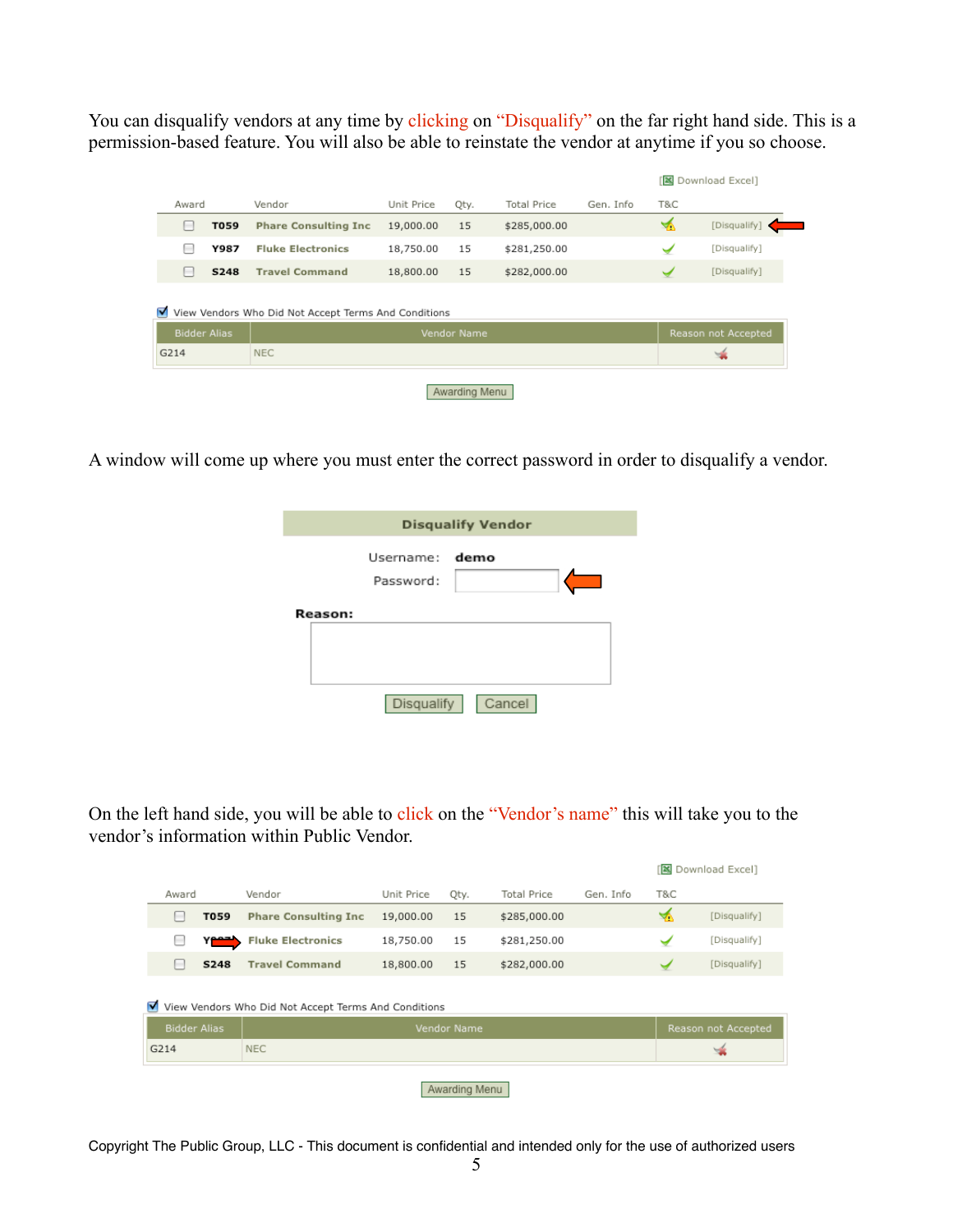Here you will be able to see your Notes, Business Type, etc., for this vendor. Please see our training on Public Vendor for more detailed information on Vendor Information.

|                                        | <b>Info for Fluke Electronics</b>                                                                           |  |  |  |  |  |  |
|----------------------------------------|-------------------------------------------------------------------------------------------------------------|--|--|--|--|--|--|
| Info<br>Notes<br>Addresses<br>Contacts | <b>Vendor information</b><br>Name Fluke Electronics<br>Address 400 Britannia Road East<br>Chicago, IL 67676 |  |  |  |  |  |  |
| Classifications                        |                                                                                                             |  |  |  |  |  |  |
| Suspend<br>Forms                       | <b>Contact Information</b>                                                                                  |  |  |  |  |  |  |
| Documents                              | Name Jack Black                                                                                             |  |  |  |  |  |  |
| Business Type                          | Email jack@fluke.com                                                                                        |  |  |  |  |  |  |
|                                        | Phone (000) 000-0000                                                                                        |  |  |  |  |  |  |
|                                        | Address 400 Britannia Road East<br>Chicago, IL 67676                                                        |  |  |  |  |  |  |

#### Once you have chosen the vendor or vendors you want to award, click on the "box" next to their information. The system allows you to award to multiple vendors.

| Award |             | Vendor                       | Unit Price | Oty. | <b>Total Price</b> | Gen. Info | T&C |              |
|-------|-------------|------------------------------|------------|------|--------------------|-----------|-----|--------------|
|       | T059        | <b>Phare Consulting Inc.</b> | 19,000.00  | -15  | \$285,000.00       |           |     | [Disqualify] |
|       | Y987        | <b>Fluke Electronics</b>     | 18,750.00  | - 15 | \$281,250.00       |           |     | [Disqualify] |
|       | <b>S248</b> | <b>Travel Command</b>        | 18,800.00  | -15  | \$282,000.00       |           |     | [Disqualify] |

Once you are done click on "Awarding Menu" at the bottom of the page. This will take you back to other options.

Awarding Menu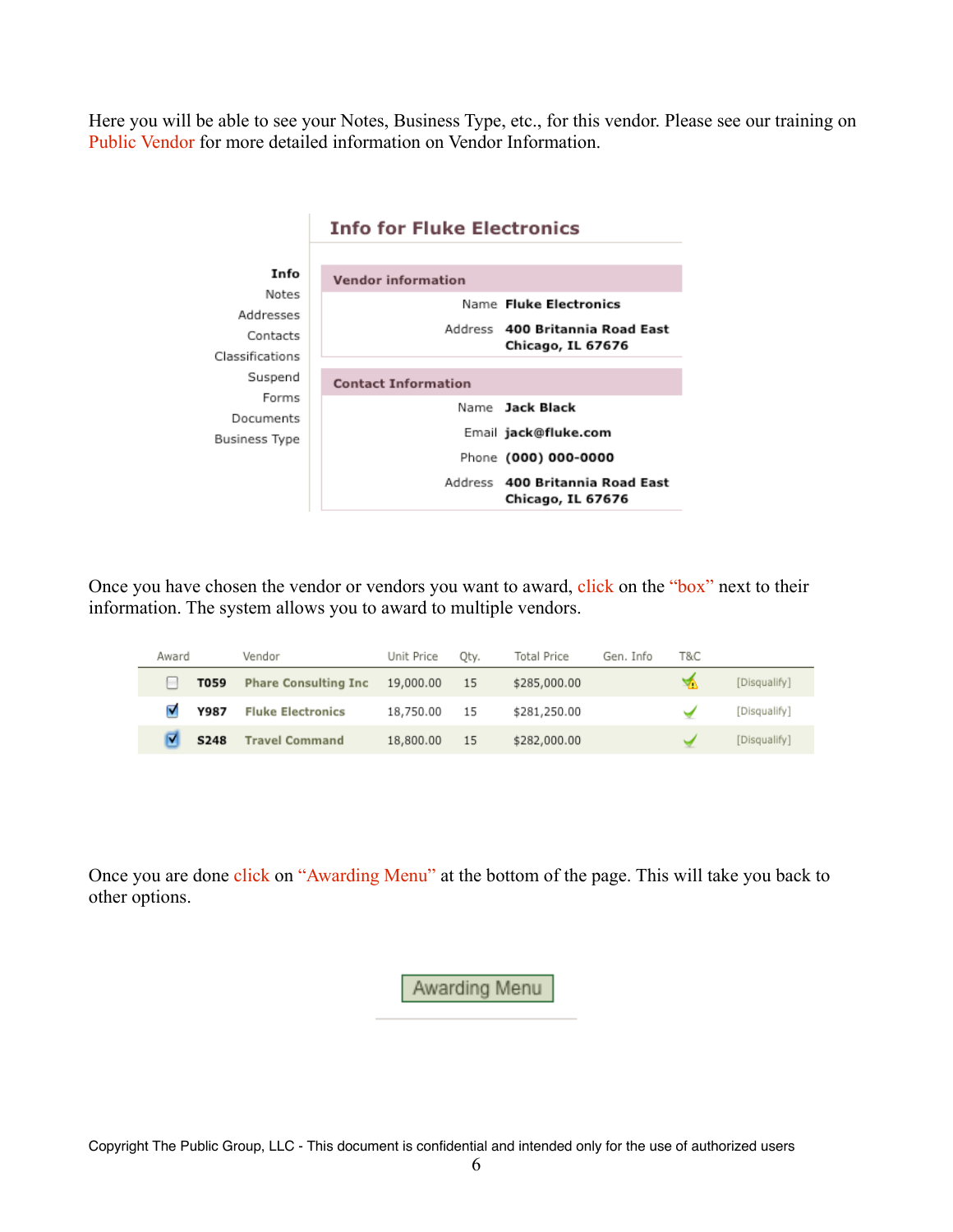Sort by Item – This is available when you have several items in a bid. Allowing you to pull up vendors response per item. Click on [View]



#### **Online Tabulations and Award Selection**

Sorted By Vendor [View] Sorted By Item [View]

You will now see all of your items with each vendors response per item. You can award by click on the box left of the vendors name. You can also do multiple awarding per item.

| $\triangledown$ Code | Item           |                                                         |         |    |                        | Oty                 |  | Unit Brand         |  |  |  |
|----------------------|----------------|---------------------------------------------------------|---------|----|------------------------|---------------------|--|--------------------|--|--|--|
|                      |                | $\sqrt{100-1}$ Desk 220 series open front desk          |         | 20 |                        | Each American Table |  |                    |  |  |  |
| <b>Desk</b>          |                |                                                         |         |    |                        |                     |  |                    |  |  |  |
|                      |                | 220 series open front desk                              |         |    |                        |                     |  |                    |  |  |  |
|                      |                | <b>AMERICAN CRANE &amp; EQUIPMENT CORPORAT</b>          |         |    |                        | E.                  |  |                    |  |  |  |
|                      |                | Brand Sudduco Unit Price Oty Total                      |         |    |                        |                     |  |                    |  |  |  |
|                      | Reference<br>辈 |                                                         |         |    | \$88.00 20 \$1,760.00  |                     |  |                    |  |  |  |
|                      |                | <b>Travel Command</b>                                   |         |    |                        |                     |  |                    |  |  |  |
|                      | <b>Brand</b>   | American                                                |         |    | Unit Price Oty Total   |                     |  |                    |  |  |  |
|                      | Reference      | Table                                                   |         |    | \$110.00 20 \$2,200.00 |                     |  |                    |  |  |  |
|                      | 苹              |                                                         |         |    |                        |                     |  |                    |  |  |  |
|                      |                | $\sqrt{2}$ 100-2 Chair 9000 Series School Plastic Chair |         |    |                        | 5                   |  | Each School Supply |  |  |  |
| Chair                |                |                                                         |         |    |                        |                     |  |                    |  |  |  |
|                      |                | 9000 Series School Plastic Chair                        |         |    |                        |                     |  |                    |  |  |  |
|                      |                | <b>Travel Command</b>                                   |         |    |                        |                     |  |                    |  |  |  |
|                      |                | Brand <b>Rochester</b> Unit Price Qty Total             |         |    |                        |                     |  |                    |  |  |  |
|                      | Reference      |                                                         | \$28.00 | 5  | \$140.00               |                     |  |                    |  |  |  |
|                      | #              |                                                         |         |    |                        |                     |  |                    |  |  |  |

You can always go between the Sort of Vendor or Sort of Item. By clicking on the Awarding Menu at the bottom of the page.

Awarding Menu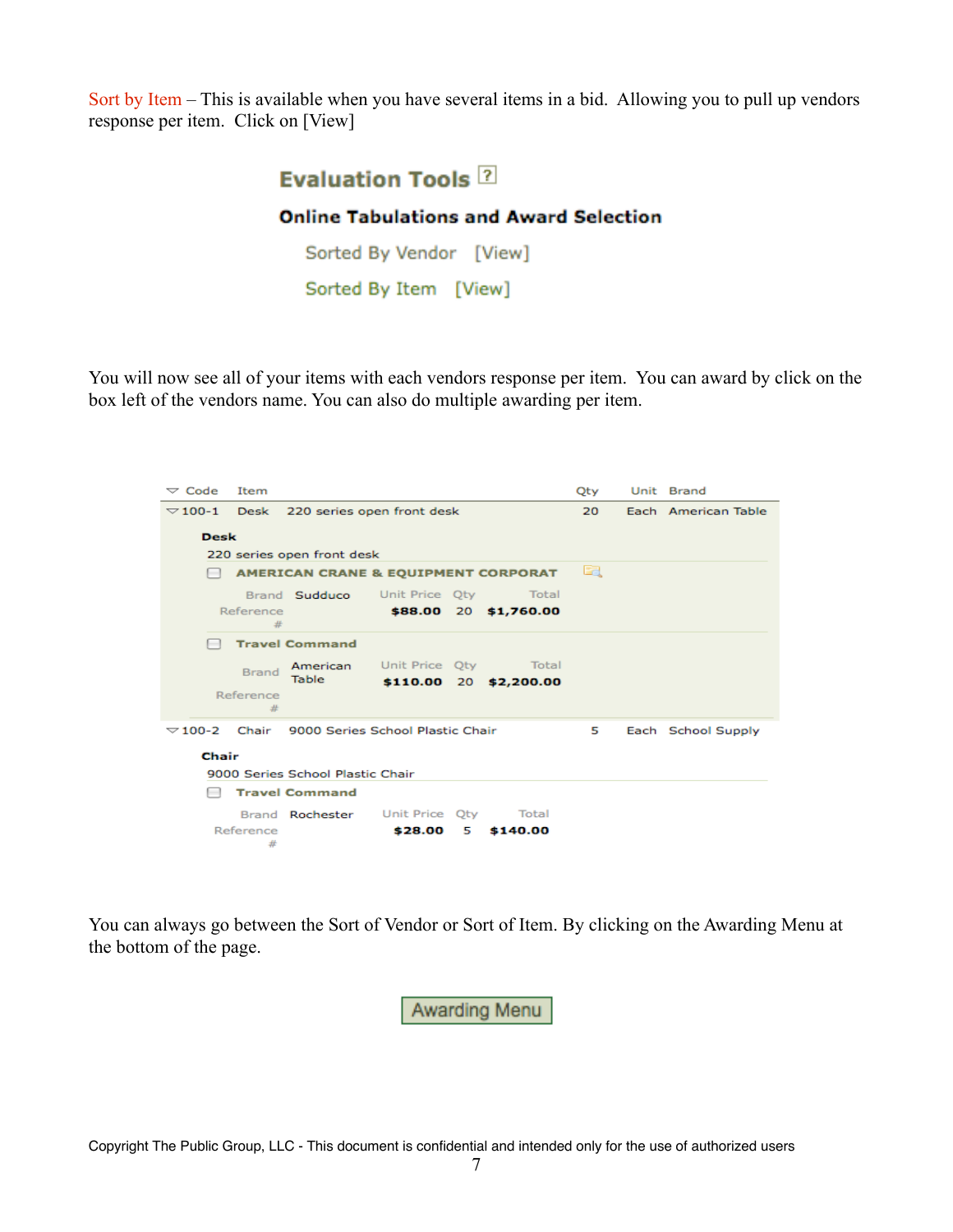#### Percent Discounts

If you had Percent discounts in the bid. You will be able to view those when using the Sort by Vendor by click on the triangle left of the vendors name. This will open up the details of the vendors response.

|       |               |                   |          |           | [图 Download Excel] |
|-------|---------------|-------------------|----------|-----------|--------------------|
| Award |               | Vend Awarded Tota | Total    | Gen. Info |                    |
|       | <b>CA Inc</b> | **                | \$823.50 |           | [Disqualify]       |

Here you will see the adjusted price per item.

| Award |         | Ven Awarded Tot |                | Total    | Gen. Info |                                            |              |
|-------|---------|-----------------|----------------|----------|-----------|--------------------------------------------|--------------|
| ▽     |         | <b>CA Inc.</b>  | **             | \$823.50 |           |                                            | [Disqualify] |
|       | yellow  |                 |                |          |           |                                            |              |
|       | agaerhg |                 |                |          |           |                                            |              |
|       |         | Brand           | Unit Price Oty |          | Total     |                                            |              |
|       |         | Reference<br>#  | \$29.50        |          | \$295.00  | \$26.55 10 \$265.50 (adjusted)<br>(actual) |              |
|       | Blue    |                 |                |          |           |                                            |              |

When using the Sort by Item you will be able to see the items with each vendors response and the adjusted prices.

| $\triangledown$ Code Item            |                                            | Qty |          | Unit Brand |
|--------------------------------------|--------------------------------------------|-----|----------|------------|
| $\triangledown$<br>yellow<br>agaerhg |                                            | 10  | Each     |            |
| yellow<br>agaerhg                    |                                            |     |          |            |
| <b>CA Inc</b><br>5.<br>н             |                                            |     |          |            |
| Brand<br>Unit Price Qty              | Total                                      |     |          |            |
| Reference #<br>\$29.50               | \$26.55 10 \$265.50 (adjusted)<br>\$295.00 |     | (actual) |            |

With Percent Discounts in excel reports they will ONLY show the ADJUSTED value.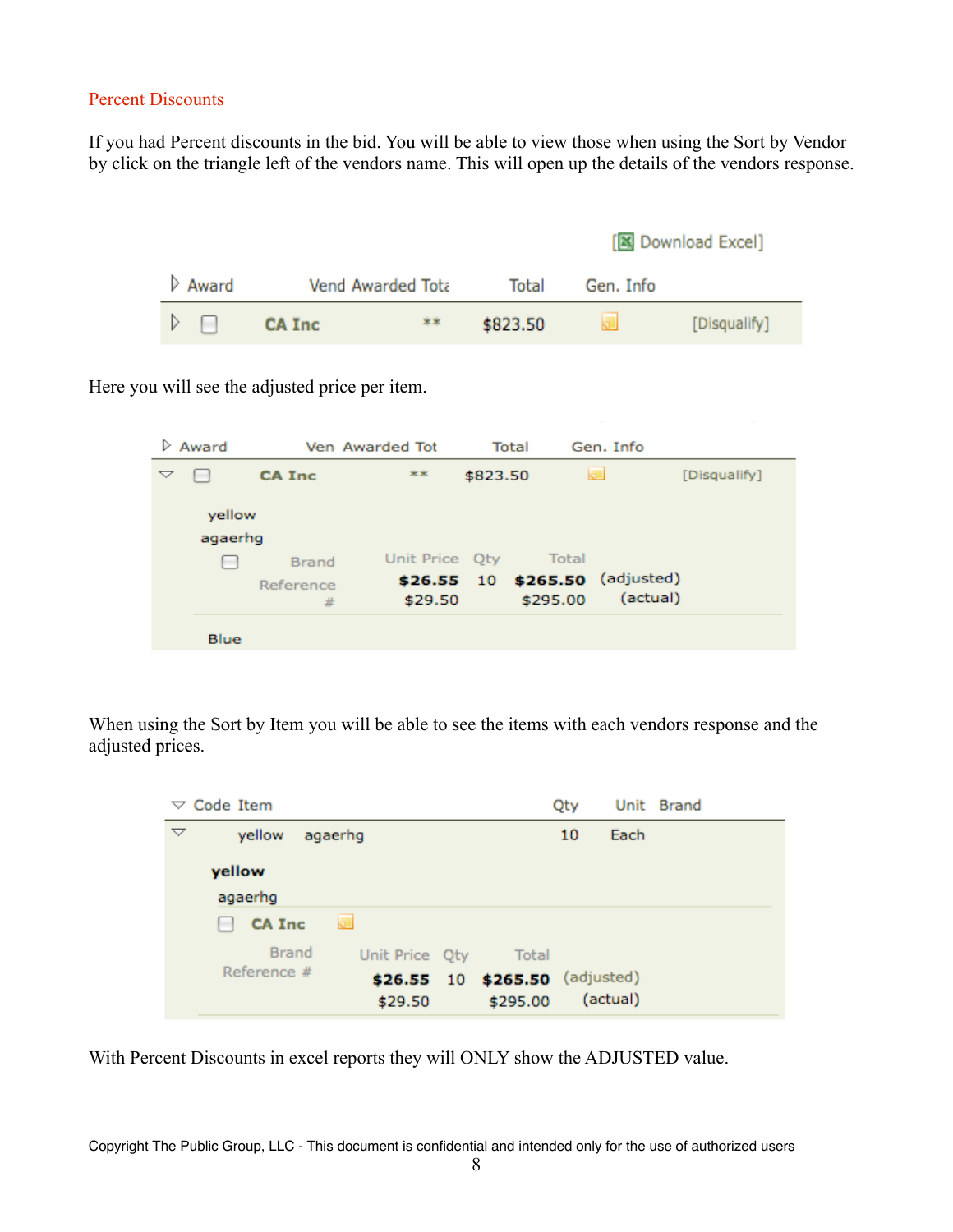You can publish information based off of the transparency level you are looking for. Simply Upload Files in the "Awarding Documents" section. Upload any documents from the bid that you would like. You can choose which of these documents are available to the public and which ones remain only available to the agency.

| Awarding Status FINALIZED                       |                                                              |
|-------------------------------------------------|--------------------------------------------------------------|
| End Date Oct 10, 2009 8:48:02 AM CDT            | <b>Publishing</b>                                            |
| <b>Evaluation Tools ?</b>                       | Change what is visible to the<br>public at this point in the |
| <b>Online Tabulations and Award Selection</b>   | award process<br>[Change Published                           |
| Sorted By Vendor [View]                         | Information1                                                 |
| Reports                                         | <b>Award</b>                                                 |
| Response Details Report                         | Undo Award Completion                                        |
| Excel Tabulation by Vendor                      | [Undo Award Completion]                                      |
| Excel Tabulation by Vendor - Awarded            |                                                              |
| Bid Zip                                         |                                                              |
| Generate Bid Zip                                |                                                              |
| <b>Published Information</b>                    |                                                              |
| At this time no information has been published. |                                                              |
| <b>Awarding Documents</b>                       |                                                              |
|                                                 |                                                              |

All documents that have been uploaded to the Awarding Documents file will be listed.



After the files are uploaded you have an option of removing the file if it wasn't the correct one by clicking on the "trash can".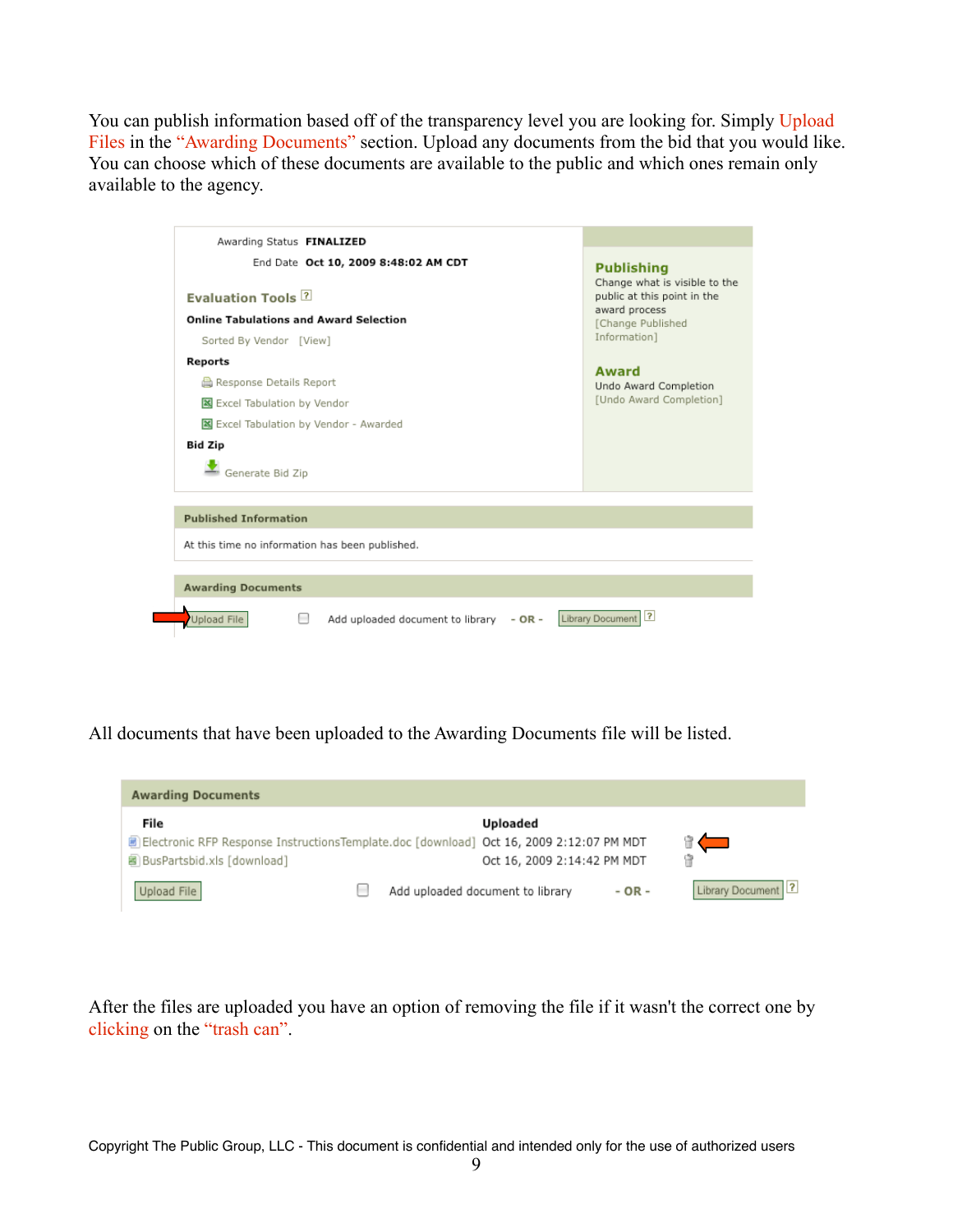## Now you can click on "Change Published Information."

| Awarding Status FINALIZED                                      |                             |                                                    |
|----------------------------------------------------------------|-----------------------------|----------------------------------------------------|
| End Date Oct 10, 2009 8:48:02 AM CDT                           |                             | <b>Publishing</b><br>Change what is visible to the |
| <b>Evaluation Tools ?</b>                                      |                             | public at this point in the                        |
| <b>Online Tabulations and Award Selection</b>                  |                             | award process<br>[Change Published                 |
| Sorted By Vendor [View]                                        |                             | Information]                                       |
| Reports                                                        |                             | Award                                              |
| Response Details Report                                        |                             | Undo Award Completion                              |
| 图 Excel Tabulation by Vendor                                   |                             | [Undo Award Completion]                            |
| Excel Tabulation by Vendor - Awarded                           |                             |                                                    |
| <b>Bid Zip</b>                                                 |                             |                                                    |
| $\blacktriangleright$ Generate Bid Zip                         |                             |                                                    |
|                                                                |                             |                                                    |
| <b>Published Information</b>                                   |                             |                                                    |
| At this time no information has been published.                |                             |                                                    |
|                                                                |                             |                                                    |
| <b>Awarding Documents</b>                                      |                             |                                                    |
| File                                                           | Uploaded                    |                                                    |
| Electronic RFP Response InstructionsTemplate.doc<br>[download] | Oct 16, 2009 2:12:07 PM MDT | 憎                                                  |
| 图 BusPartsbid.xls [download]                                   | Oct 16, 2009 2:14:42 PM MDT | 憎                                                  |
| Upload File<br>Add uploaded document to library - OR -         |                             | 2 <br>Library Document                             |

A new window will open. Click on the "Arrows" and open the drop down box and choose one of the options that best fits what information you are publishing.

| <b>Publishing Award Information</b> |                                                        |  |  |
|-------------------------------------|--------------------------------------------------------|--|--|
| Publish as:                         | Do not publish information at this time                |  |  |
|                                     | Do not publish information at this time                |  |  |
|                                     | Bid Reading Information<br>Intent to Award Information |  |  |
|                                     | Notice of Award Information                            |  |  |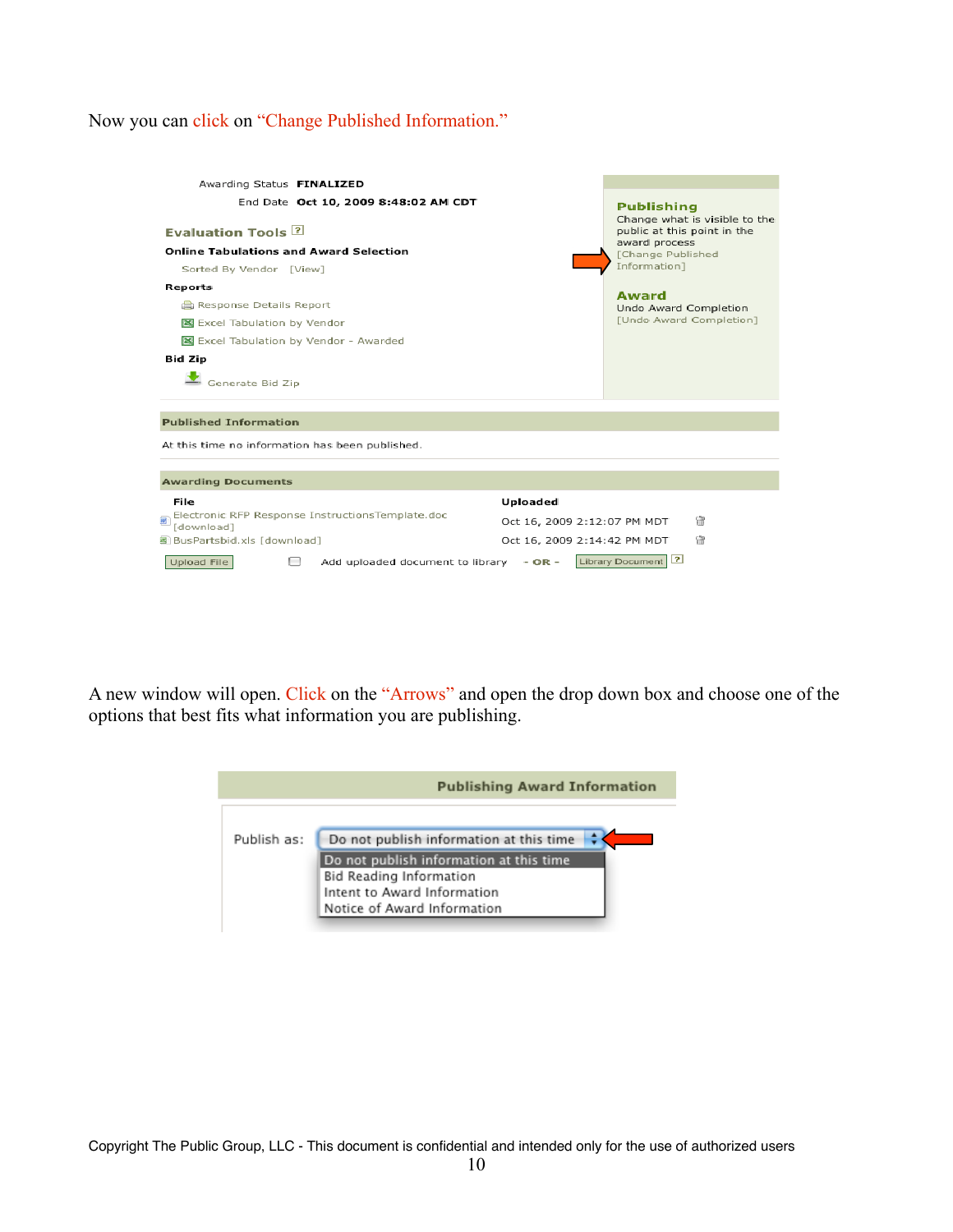You will see the documents that you have uploaded. Click on the "box" next to the document(s) that you want to have published to the public. The system will also notify all vendors that responded that the information has been posted for them to review. If you don't want the system to do this simply uncheck the "notify vendors" box.

|        | <b>Bid Reading Information</b><br>Publish as:            |
|--------|----------------------------------------------------------|
|        | M Notify vendors that the information has been published |
|        | Select Awarding Documents to publish:                    |
| $\sim$ | ■ Electronic RFP Response InstructionsTemplate.doc       |
|        | BusPartsbid.xls                                          |

Once you have gone through the questions, enter in the correct password and click on "Publish."

| Username: demo |         |        |
|----------------|---------|--------|
| Password:      |         |        |
|                |         |        |
|                | Publish | Cancel |

You will be taken back to the option page. Now you can read the Published Information. You can also go back and change the Published Information. The public will only be able to view the most recent information, but you will be able to view all publications.

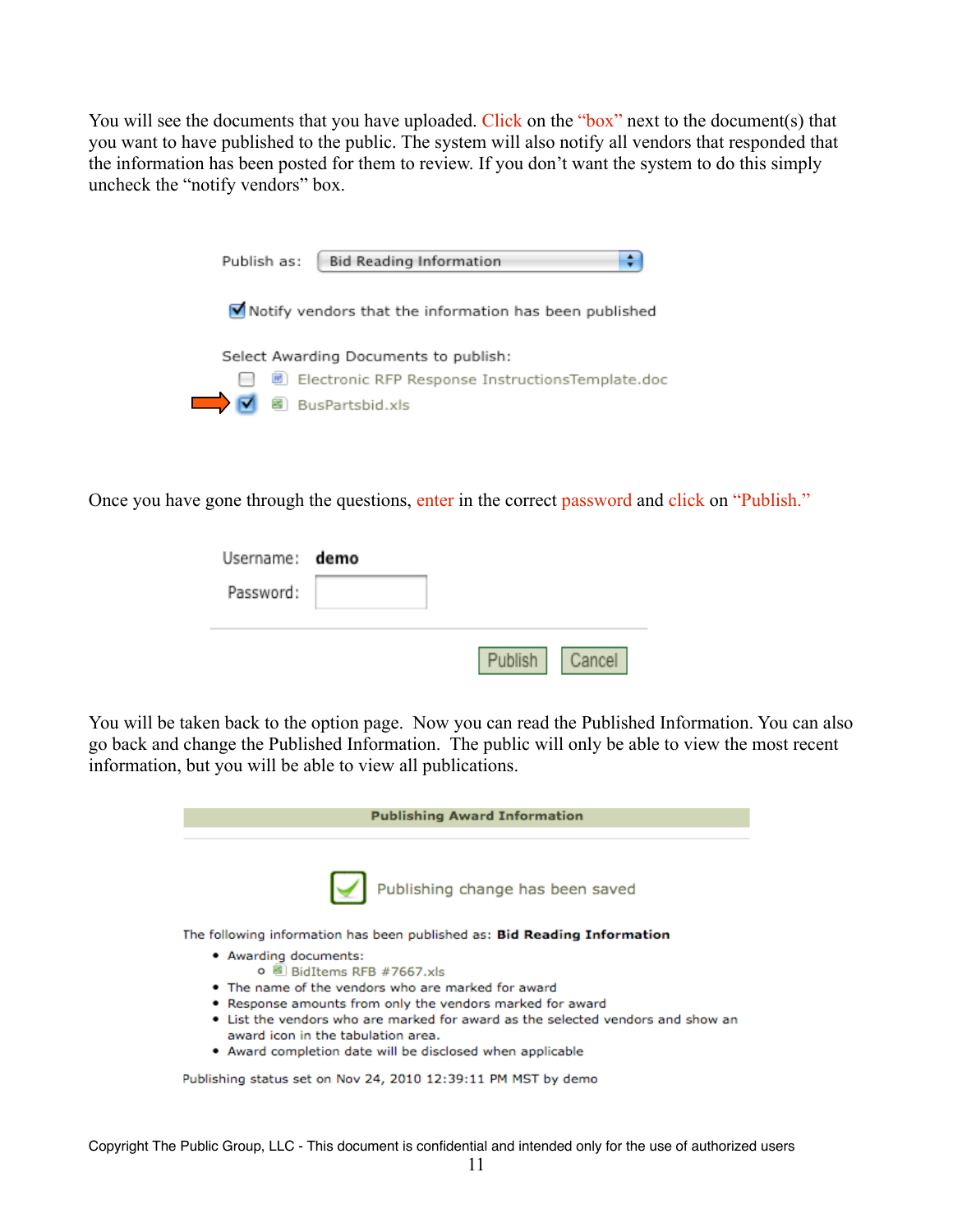When you are ready to finalize the awarding click on "Complete Awarding".

| End Date Sep 29, 2009 10:00:00 AM CDT         | <b>Publishing</b><br>Change what is visible to the |
|-----------------------------------------------|----------------------------------------------------|
| <b>Evaluation Tools 2</b>                     | public at this point in the                        |
| <b>Online Tabulations and Award Selection</b> | award process<br>[Change Published                 |
| Sorted By Vendor [View]                       | Information1                                       |
| Reports                                       | Award                                              |
| Response Details Report                       | Complete the awarding                              |
| Excel Tabulation by Vendor                    | process<br>[Complete Awarding]                     |
| Excel Tabulation by Vendor - Awarded          |                                                    |
| Bid Zip                                       |                                                    |

You will now be able to choose whom to notify if anyone at all. You can choose to "Notify all Bidders", "Only Awarded Bidders", or "Not send Award Notifications". Select the correct option then click on "Complete Awarding"

| <b>Awarding Notifications</b>                                                              |
|--------------------------------------------------------------------------------------------|
| Notify all Bidders<br>◯ Notify only Awarded Bidders<br>◯ Do not send Awarding Notification |
| Complete Awarding<br>Return to Bid                                                         |

Enter in the correct password and confirm.

| <b>Complete Awarding Comfirmation</b> |                |  |  |  |
|---------------------------------------|----------------|--|--|--|
| Username: demo<br>Password:           |                |  |  |  |
|                                       | Confirm Cancel |  |  |  |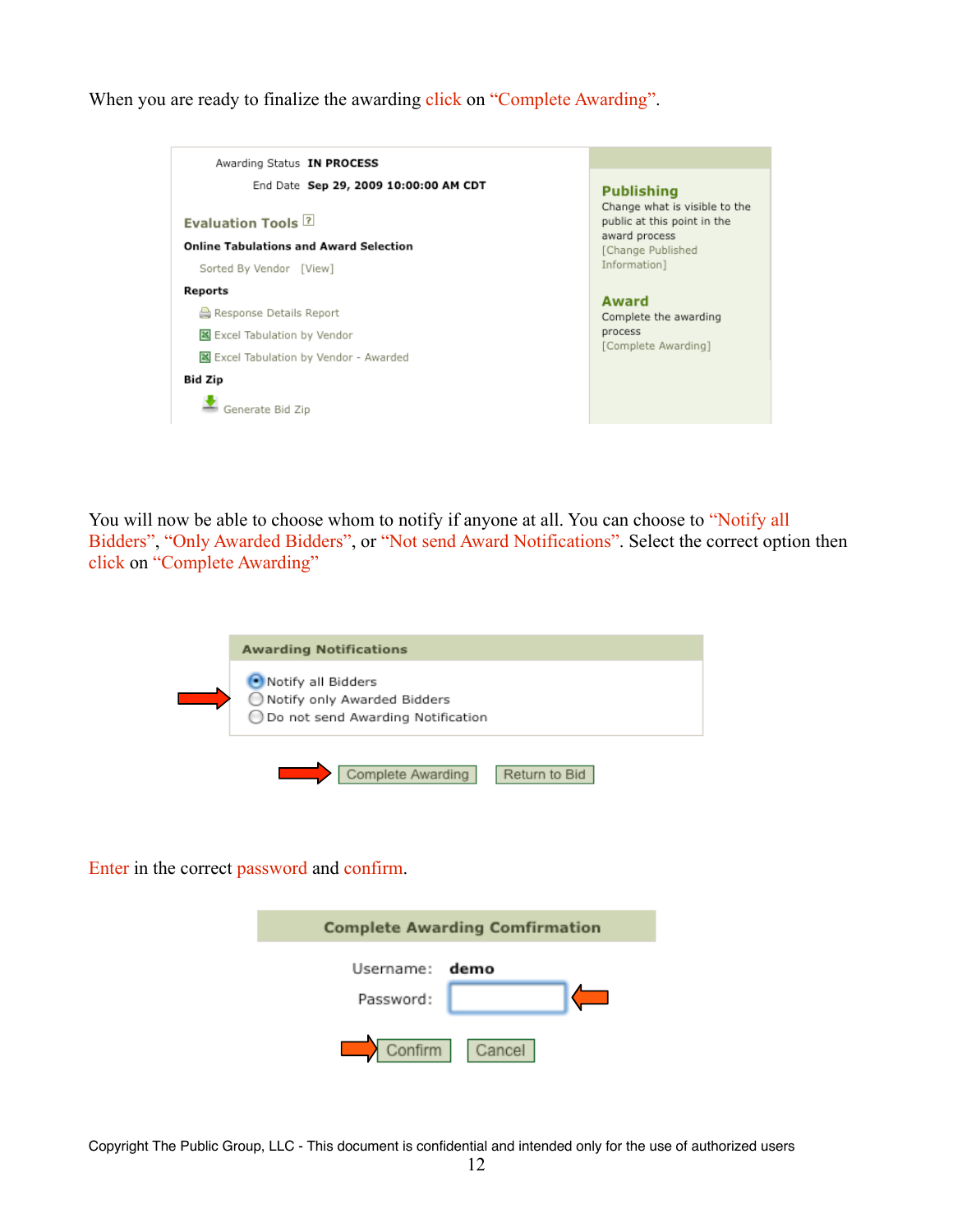You will be taken back to the Awarding page. Here you will see in Awarding Status FINALIZED.



Once finalized, you will then be able to locate the bid in the Closed Bids tab from the tool bar on the home page.



Here you will be able to locate any of your Closed Bids and Finalized Bids. You will also have three icons on the right hand side letting you know what can still be done if needed.

| <b>Closed Bids for City of Midway</b>        |               |                                       |                |
|----------------------------------------------|---------------|---------------------------------------|----------------|
| ÷<br>Not Coop<br>Coop                        |               |                                       |                |
| Title                                        |               |                                       |                |
| Number                                       |               |                                       |                |
| ÷<br>Type                                    |               |                                       |                |
| last 3 months $\div$<br>Closed in the        |               |                                       |                |
| Search                                       |               |                                       |                |
| Title                                        | <b>Status</b> | End Date                              | <b>Actions</b> |
| RA #0609 - 8 1/2 x 11 Xerographic Copy Paper | FINALIZED     | Oct 10, 2009 8:48:02 AM<br><b>CDT</b> | 夏咱?            |